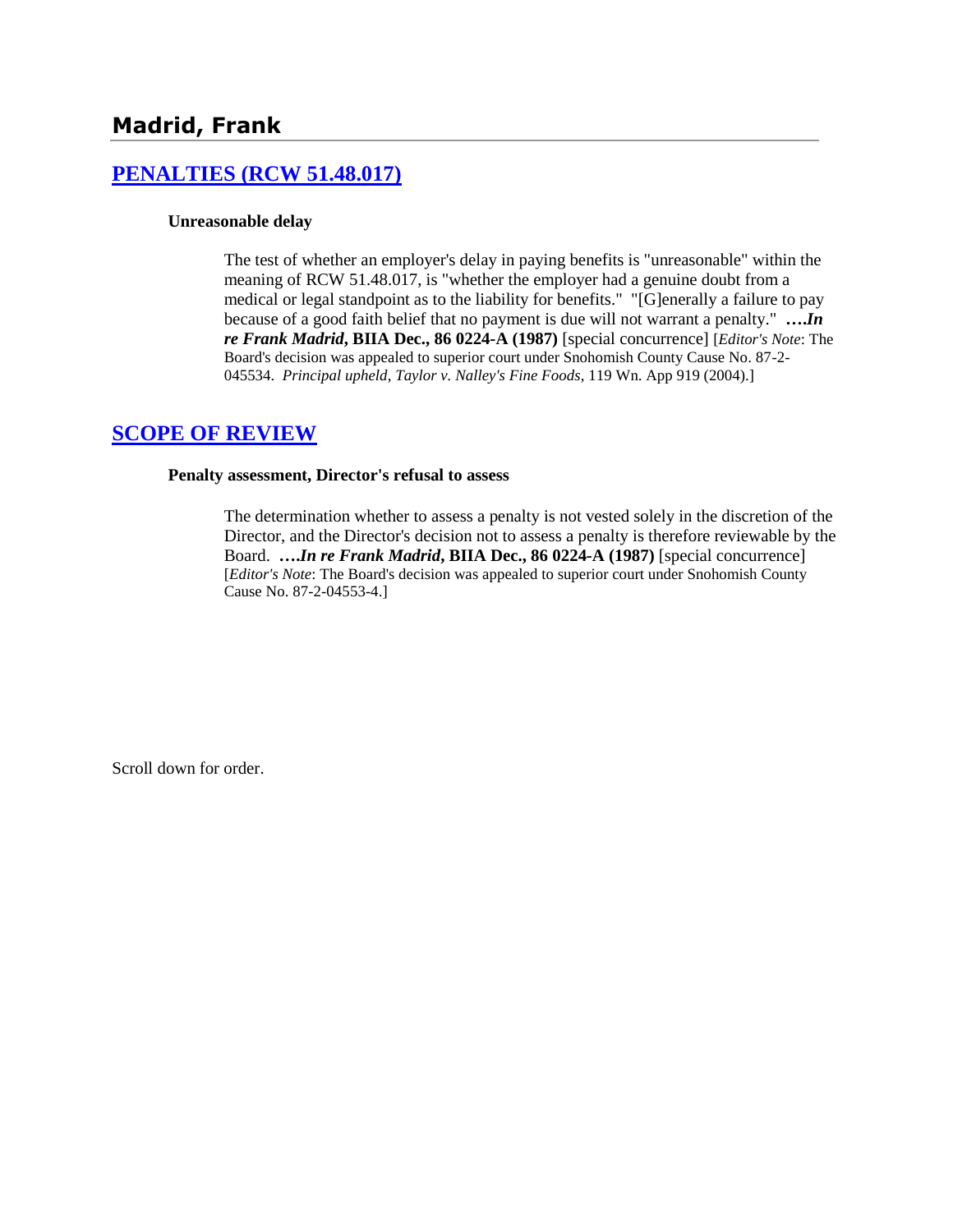### **BEFORE THE BOARD OF INDUSTRIAL INSURANCE APPEALS STATE OF WASHINGTON**

**)**

**IN RE: FRANK C. MADRID ) DOCKET NOS. 860224-A, 860226-A & 860228-A**

**CLAIM NO. S-547162 ) DECISION AND ORDER**

APPEARANCES:

Claimant, Frank C. Madrid, by Stephen R. Powell

Employer, Lakeside Industries, by Rolland & O'Malley, per Thomas O'Malley, James Rolland and Wayne Williams

Department of Labor and Industries, by The Attorney General, per Sidney Stillerman Swan and Zimmie Caner, Assistants

These are cross appeals filed by the claimant, Frank C. Madrid, from three orders of the Department of Labor and Industries issued on December 24, 1985 and from a letter issued by the Department on December 17, 1985. The three Department orders placing the claimant on the pension rolls effective March 7, 1985, denying the self-insured employer second injury fund relief, and directing the self-insured employer to submit funds to the Department pursuant to RCW 51.44.071(1) or (2) are **AFFIRMED**. The letter of December 17, 1985, denying the claimant's request to assess a penalty against the self-insured employer is also **AFFIRMED**.

## **DECISION**

Pursuant to RCW 51.52.104 and RCW 51.52.106, this matter is before the Board for review and decision on a timely Petition for Review filed by the self-insured employer to a Proposed Decision and order issued on January 29, 1987 in which the three orders of the Department dated December 24, 1985 were sustained, and the Department letter dated December 17, 1985 was reversed and remanded to the Department with direction to issue an order assessing the self-insured employer penalties pursuant to the provisions of RCW 51.48.017.

The Board has reviewed the evidentiary rulings in the record of proceedings and finds that no prejudicial error was committed and said rulings are hereby affirmed.

The propriety of the Department orders of December 24, 1985 which placed the claimant on the pension rolls effective March 7, 1985, denied the self-insured employer second injury fund relief, and directed the self-insured employer to submit funds to the Department pursuant to RCW 51.44.070(1) or (2) was determined by a separate Proposed Decision and Order of January 26, 1987 and our Order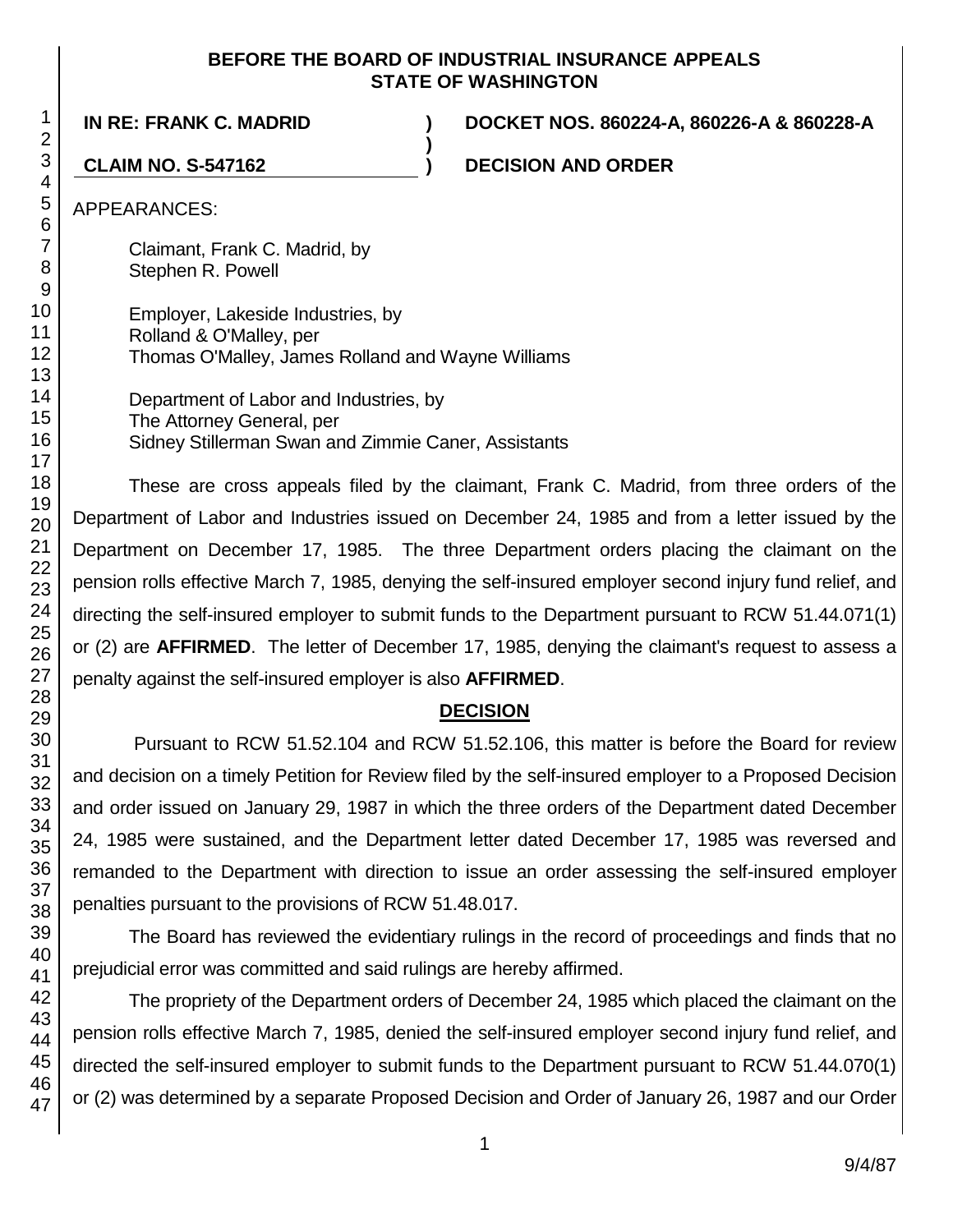Denying Petition for Review thereof on April 1, 1987, entered in the appeals filed by the employer and assigned Docket Nos. 860224, 860226 and 860228. In those appeals the three Department orders were sustained.

In these cross appeals by the claimant he has not objected to the Department orders of December 24, 1985 except to the extent that they, viewed in combination with the Department letter of December 17, 1985, failed to assess a 25% penalty against the self-insured employer for its alleged failure to pay benefits when due. The sole issue now before this Board, therefore, is whether the Department was correct in denying the claimant's request to assess a penalty against the self-insured employer, pursuant to RCW 51.48.017, for a failure to pay benefits in a timely manner.

The Proposed Decision and Order adequately sets forth the evidence material to the issue presented. Briefly, that evidence establishes that the claimant was injured on October 1, 1982 while in the course of his employment with Lakeside Industries. Thereafter he received time- loss compensation until approximately October 14, 1983. At that time he returned to work as a traffic control supervisor's assistant, a job specially tailored to his physical limitations and approved by his attending physician. The claimant continued in this job until approximately November 9, 1983 when, due to inclement weather, he was laid off. The claimant was never called back to work but did apply for and receive unemployment compensation. As part of his application for unemployment compensation he certified to the Employment Security Department that he was physically capable of returning to work. No further certification of the claimant's temporary total disability was supplied to the employer by the claimant's attending physician.

On October 16, 1984 the employer received a copy of a vocational assessment prepared by Tony Choppa, a vocational rehabilitation counselor. Mr. Choppa concluded in that assessment that the claimant was totally and permanently disabled. On November 21, 1984 the employer requested its own vocational evaluation from Stan Owings. Mr. Owings' report was received by the employer on February 5, 1985 and in his report he concluded that the claimant was not capable of "suitable gainful employment." Thereafter, on March 6, 1985, the employer paid time-loss compensation for the period October 21, 1984 through March 4, 1985. On April 25, 1985 the Department issued an order directing the self-insured employer to pay time-loss compensation for the earlier period of November 10, 1983 through October 20, 1984. The self-insured employer timely protested this order, which was thereafter reaffirmed by an order of July 22, 1985. On August 2, 1985 the self-insured employer paid, in full, the retroactive time-loss compensation as directed by the Department.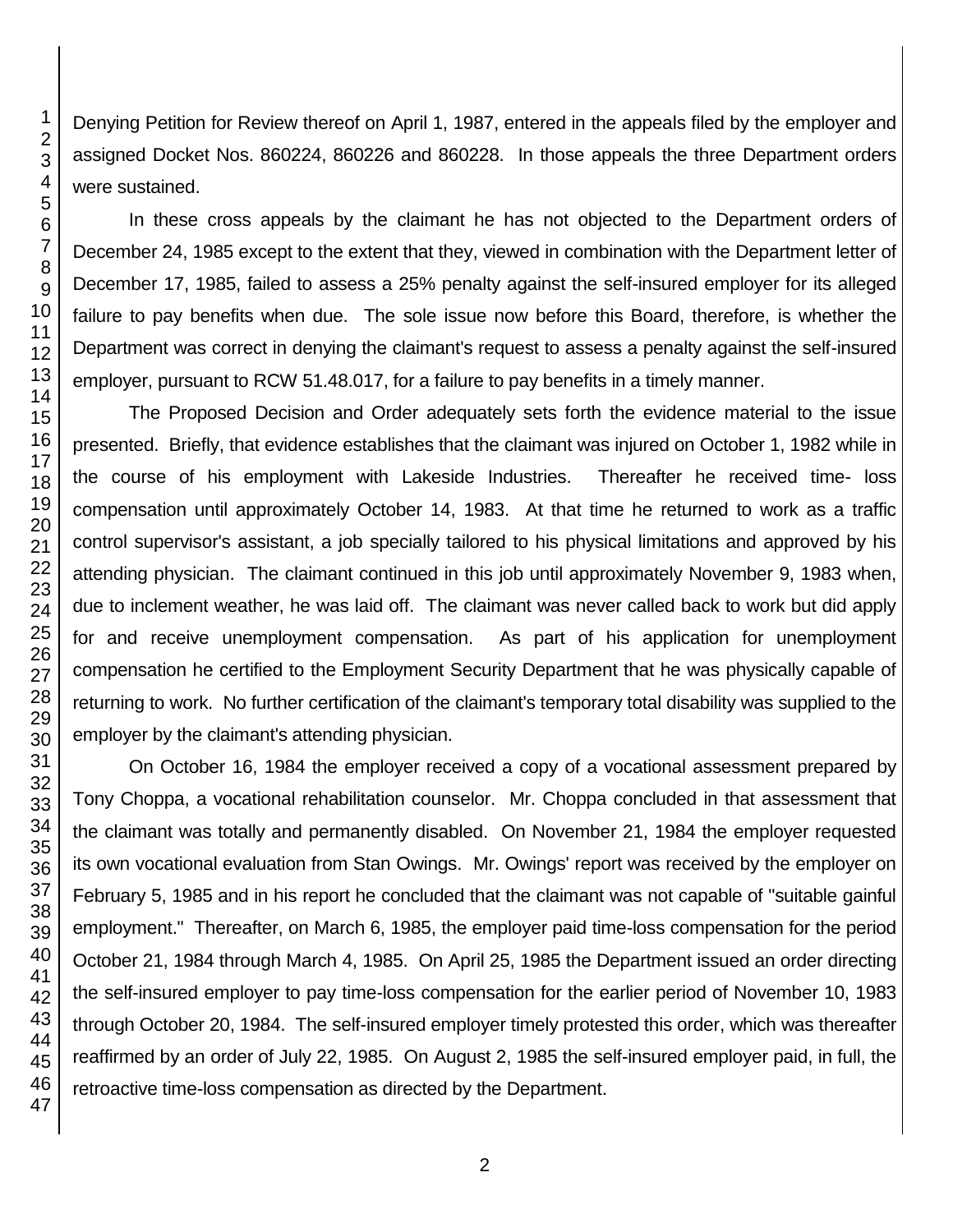The employer first challenges this Board's authority or jurisdiction to review a decision by the director of the Department of Labor and Industries denying a claimant's request to assess a penalty under RCW 51.48.017. It is the employer's contention that the determination to assess a penalty under RCW 51.48.017 is vested solely in the discretion of the director. We agree with our Industrial Appeals Judge's resolution of this threshold question. Specifically, we note that, since its original enactment in 1971, the statute has required that the "order" assessing the penalty "conform to the requirements of RCW 51.52.050." Furthermore, the 1985 amendments to RCW 51.48.0178 Laws of 1985, Ch. 347, Sec. 3, (effective July 28, 1985) added the following language to the statute: The director shall issue an order determining whether there was an

unreasonable delay or refusal to pay benefits within thirty days upon the request of the claimant.

This amendatory language, considered with the therefore existing statutory language, clearly evidences a legislative intent that decisions of the director under RCW 51.48.017 shall be reviewable by the Board. The Legislature's use of the term "order" contemplates that a director's decision, whether it to be assess a penalty or to not assess a penalty, constitutes an appealable decision within the meaning of RCW 51.52.050. While the December 17, 1985 letter from the Department fails to comply with the requirements of RCW 51.52.050 (i.e., it fails to advise the claimant of his appeal rights in ten point black faced type) this is not a defect fatal to the Board's jurisdiction when the aggrieved party does in fact timely appeal the decision. We conclude, therefore, that we have jurisdiction to decide the issue of whether or not the self-insured employer unreasonably delayed or refused to pay benefits under the Act.

RCW 51.48.017 provides in its entirety:

If a self-insurer unreasonably delays or refuses to pay benefits as they become due there shall be paid by the self-insurer upon order of the director an additional amount equal to five hundred dollars or twenty-five percent of the amount then due, whichever is greater, which shall accrue for the benefit of the claimant and shall be paid to him with the benefits which may be assessed under this title. The director shall issue an order determining whether there was an unreasonable delay or refusal to pay benefits within thirty days upon the request of the claimant. Such an order shall conform to the requirements of RCW 51.52.050.

We believe the test of whether an employer's delay or refusal to pay benefits was "unreasonable" within the meaning of the above statute, is whether the employer had a "genuine doubt from a medical or legal standpoint as to the liability for benefits." State Compensation Insurance Fund v. Workers'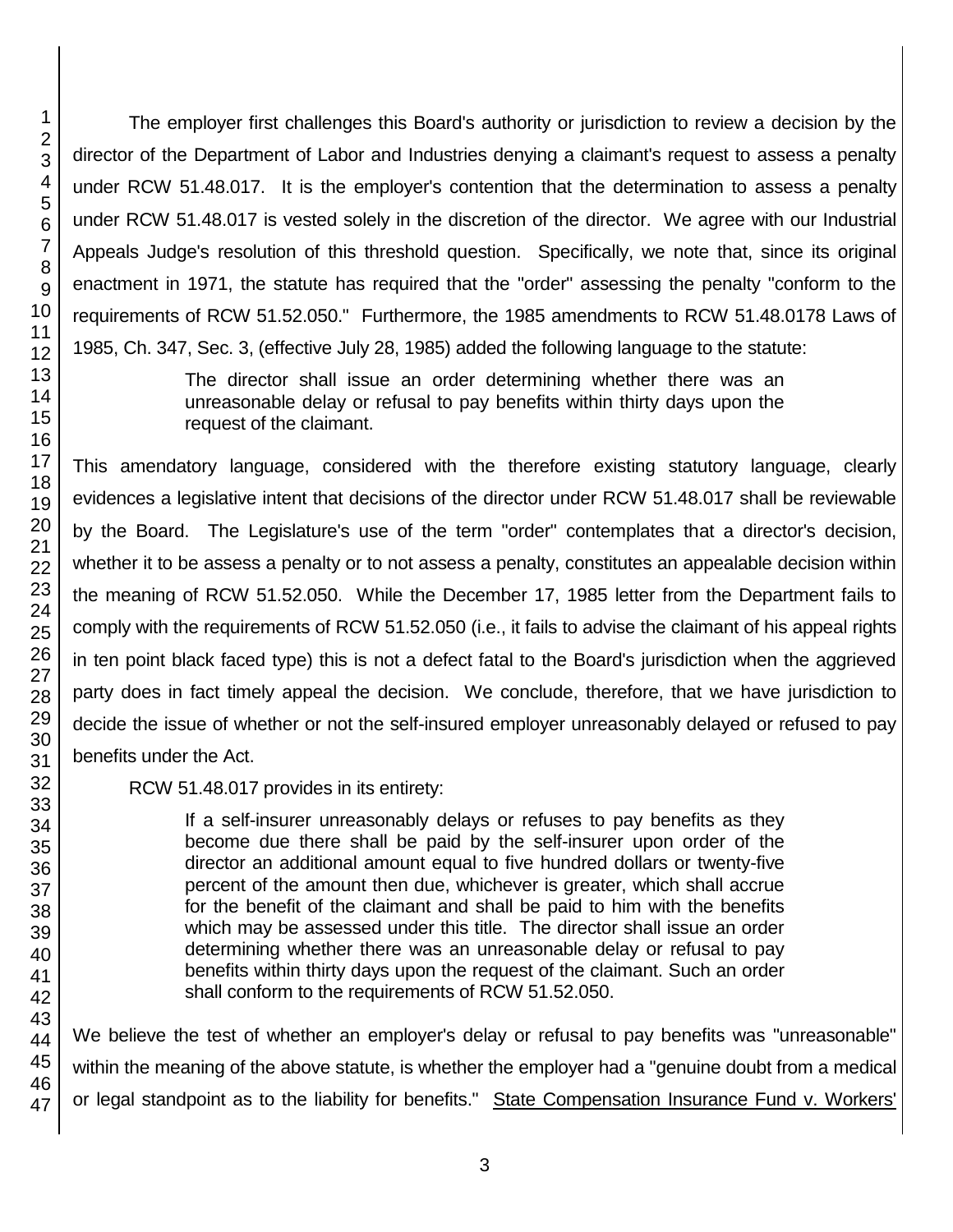Compensation Appeals Board, 130 Cal. App. 3rd 933, 182 Cal. Rep. 171 (1982). Further, we accept the proposition as stated by Professor Larson that "generally a failure to pay because of a good faith belief that no payment is due will not warrant a penalty." Larson, Law of Workmens' Compensation, Section 83.41(b)(2). Applying those principles to the circumstances of this case, we believe the employer has demonstrated that any delay in the payment of benefits was not "unreasonable".

Although the claimant's receipt of unemployment compensation and his certification that he was ready, able, and willing to accept gainful employment does not, ipso facto, render the claimant ineligible for time-loss compensation, the fact that he was receiving unemployment compensation certainly made it reasonable for the self-insured employer to withhold payment of time-loss compensation pending an investigation of the claimant's eligibility for that benefit. Further, we find it significant that following the claimant's layoff in November 1983 the employer was not provided with any certification from the attending physician of the claimant's inability to be gainfully employed. WAC 296-20-01002 provides that:

> If after a trial period of reemployment the worker is unable to continue such work, his time-loss compensation will be resumed upon certification by the attending doctor.

In the absence of such medical certification and in light of the claimant's claimed eligiblity for unemployment compensation, we do not think it was unreasonable for the employer to not pay time-loss compensation for the period prior to the date it received Mr. Choppa's vocational assessment indicating the claimant was totally disabled.

Following receipt of Mr. Choppa's vocational report on October 16, 1984, the employer requested its own vocational evaluation of the claimant's ability to be employed. We believe the employer was entitled to seek a further independent assessment of the claimant's eligibility for temporary total disability benefits. Within thirty days of the date it received Mr. Owings' report, the employer made payment of time-loss compensation to the claimant for the period commencing October 21, 1984. Neither the delay in payment of benefits following receipt of Mr. Owings' report nor the refusal to pay benefits for more than the period for which benefits were then paid were unreasonable.

The employer did dispute the claimant's eligibility for time-loss compensation for the earlier period of November 10, 1983 through October 20, 1984. In light of the claimant's receipt of unemployment compensation and the lack of any medical certification of the claimant's inability to be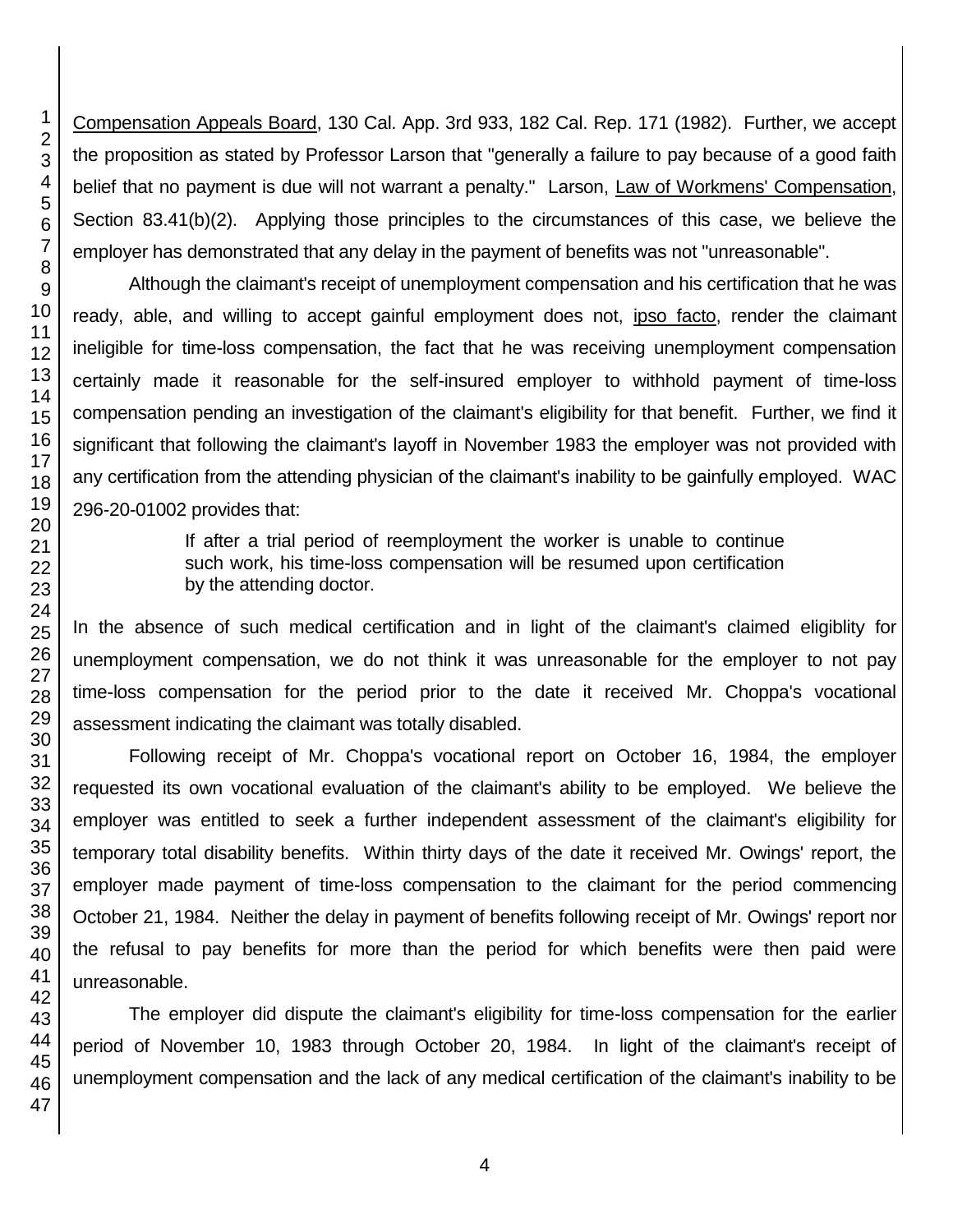gainfully employed during that time, we believe the employer's refusal to pay these benefits prior to receipt of the Department's April 25, 1985 order directing the payment of such benefits was done in good faith. The further delay in the payment of these benefits between April 25, 1985 and August 2, 1985 was a result of the employer's exercise of its right to protest the order of the Department directing it to pay the disputed time-loss compensation. Unless an employer's protest is frivolous, we should not penalize an employer for exercising its legal rights conferred by RCW 51.52.050.

Therefore, after consideration of the Proposed Decision and Order and the Petition for Review filed thereto and a careful review of the entire record before us, we are persuaded that the Department's decision as communicated in its December 17, 1985 letter to the claimant is correct and should be affirmed.

The Board makes the following Findings of Fact and Conclusions of Law.

# **FINDINGS OF FACT**

1. On October 12, 1982, an accident report was filed with the Department of Labor and Industries on behalf of the claimant, Frank C. Madrid, alleging an industrial injury on October 1, 1982 while in the course of his employment with Lakeside Industries. On November 3, 1982 the Department issued an order allowing the claim. On April 25, 1985 the Department issued an order directing payment of time-loss compensation for the period from November 10, 1983 through October 20, 1984. On May 10, 1985, the Department issued an order reducing the claimant's monthly benefits based upon the Social Security Administration's offset. On May 6, 1985 a letter of protest and request for reconsideration was filed on behalf of the employer from the Department order of April 25, 1985. On May15, 1985 the Department issued an order adhering to the provisions of its prior order dated April 25, 1985. On May 17, 1985 the Department issued an order correcting and superseding the May 10, 1985 order regarding the Social Security Administration's offset. On July 10, 1985 a letter of protest and request for reconsideration was filed on behalf of the employer from the Department order of May 17, 1985. On May 21, 1985 a letter of protest and request for reconsideration was filed on behalf of the employer from the Department order of May 15, 1985. On July 22, 1985 the Department issued an order adhering to the provisions of its prior orders dated May 12, 1985 and May 17, 1985. On December 17, 1985 the Department issued a letter to the claimant denying his request that penalties be assessed against the self-insured employer as provided for by the Industrial Insurance Laws. On December 24, 1985, the Department issued an order finding the claimant totally and permanently disabled, placing the claimant on the pension rolls effective March 7, 1985 and directing that \$5,000.00 of a previously paid partial disability award be charged against the pension reserve and the monthly benefit be reduced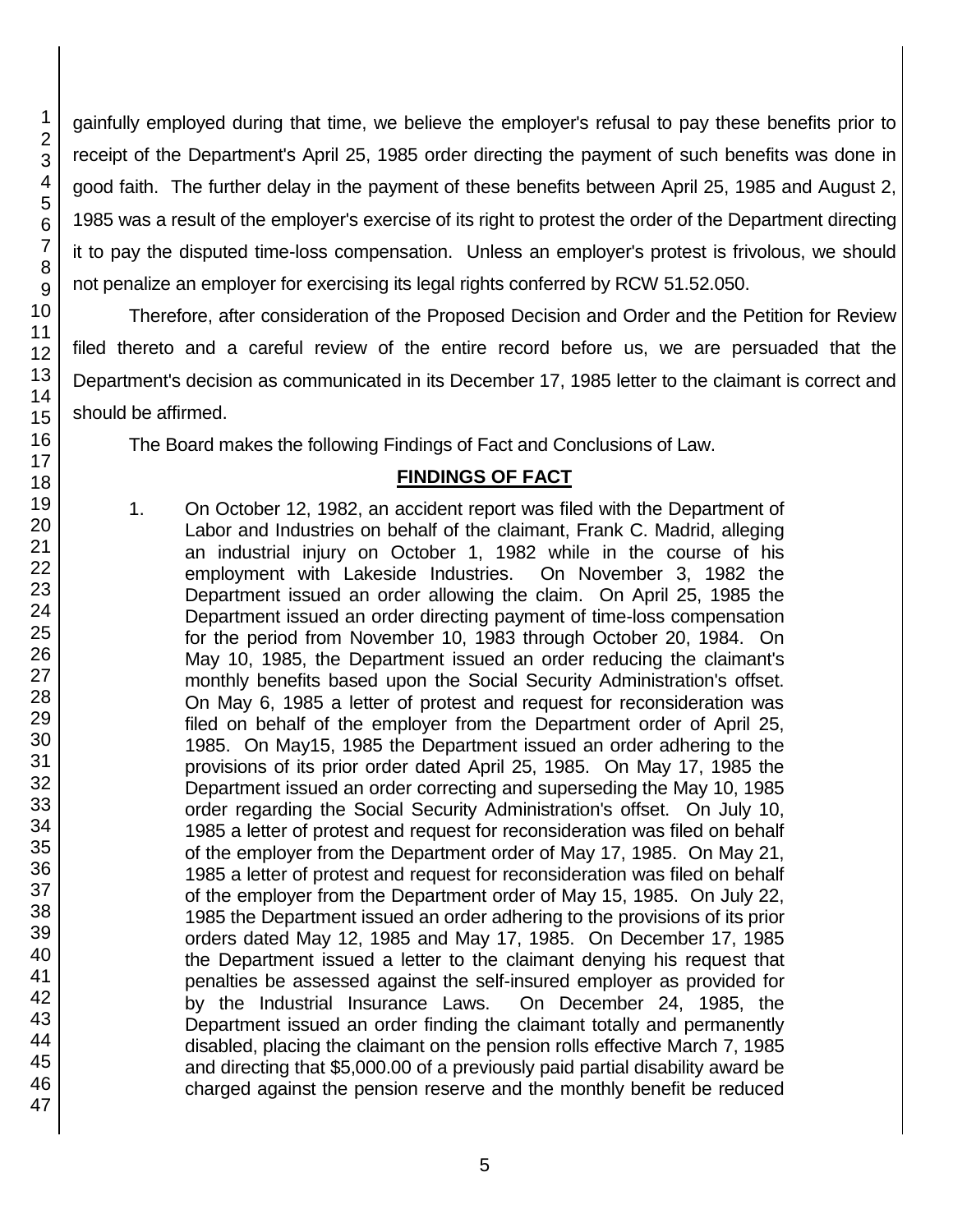accordingly. On December 24, 1985, the Department issued a second order denying the employer's request for second injury fund relief. On December 24, 1985 the Department issued a third order requiring the self-insured employer to submit to the Department the sum of \$118,613.20 the reserve required to pay the pension or pay the accrued benefits from March 7, 1985 to December 15, 1985 in the amount of \$9,368.26 plus a cash deposit equal to three times the monthly benefits totaling \$3,021.99 and to file the required bond in an amount to be determined by the Insurance Commissioner. On January 21, 1986, notices of appeal were filed with the Board of Industrial Insurance Appeals on behalf of the employer from all three Department orders of December 24, 1985. On February 5, 1986, the Board issued orders granting the appeals and assigning them Docket Nos. 860224, 860226 and 860228 and directing that proceedings be held on the issues properly raised in the appeals. On February 12, 1986, notices of cross appeal were filed with the Board on behalf of the claimant from all three Department orders of December 24, 1985 and from the letter of the Department dated December 17, 1985. On February 27, 1986, the Board issued orders granting the cross appeals, assigning Docket Nos. 860224-A, 860226-A, and 860228-A and directing that proceedings be held on issues properly raised in the cross appeals.

- 2. On October 1, 1982, while in the course of his employment with Lakeside Industries, the claimant was run over by a truck. As a result of this injury, the claimant suffered multiple bone and soft tissue injuries to the chest, right lower extremity, left upper extremity, jaw and skull and required medical treatment.
- 3. The claimant returned to work on October 14, 1983, worked until approximately November 9, 1983, at which time he was laid off due to inclement weather.
- 4. At no time subsequent to November 9, 1983 was the employer provided with any certification from the attending physician as to the claimant's continued inability to perform substantial gainful employment.
- 5. On October 16, 1984, the self-insured employer received a vocational assessment determining that the claimant could not return to gainful employment.
- 6. On November 21, 1984 the self-insured employer requested a second vocational evaluation which was received on February 5, 1985, and found the claimant not capable of suitable gainful employment.
- 7. On March 6, 1985, the self-insured employer paid time-loss compensation benefits for the period October 21, 1984 through March 4, 1985, in the amount of \$4,520.10.
- 8. On April 25, 1985, the Department issued an order directing the self-insured employer to pay time-loss compensation benefits from November 10, 1983 through October 20, 1984.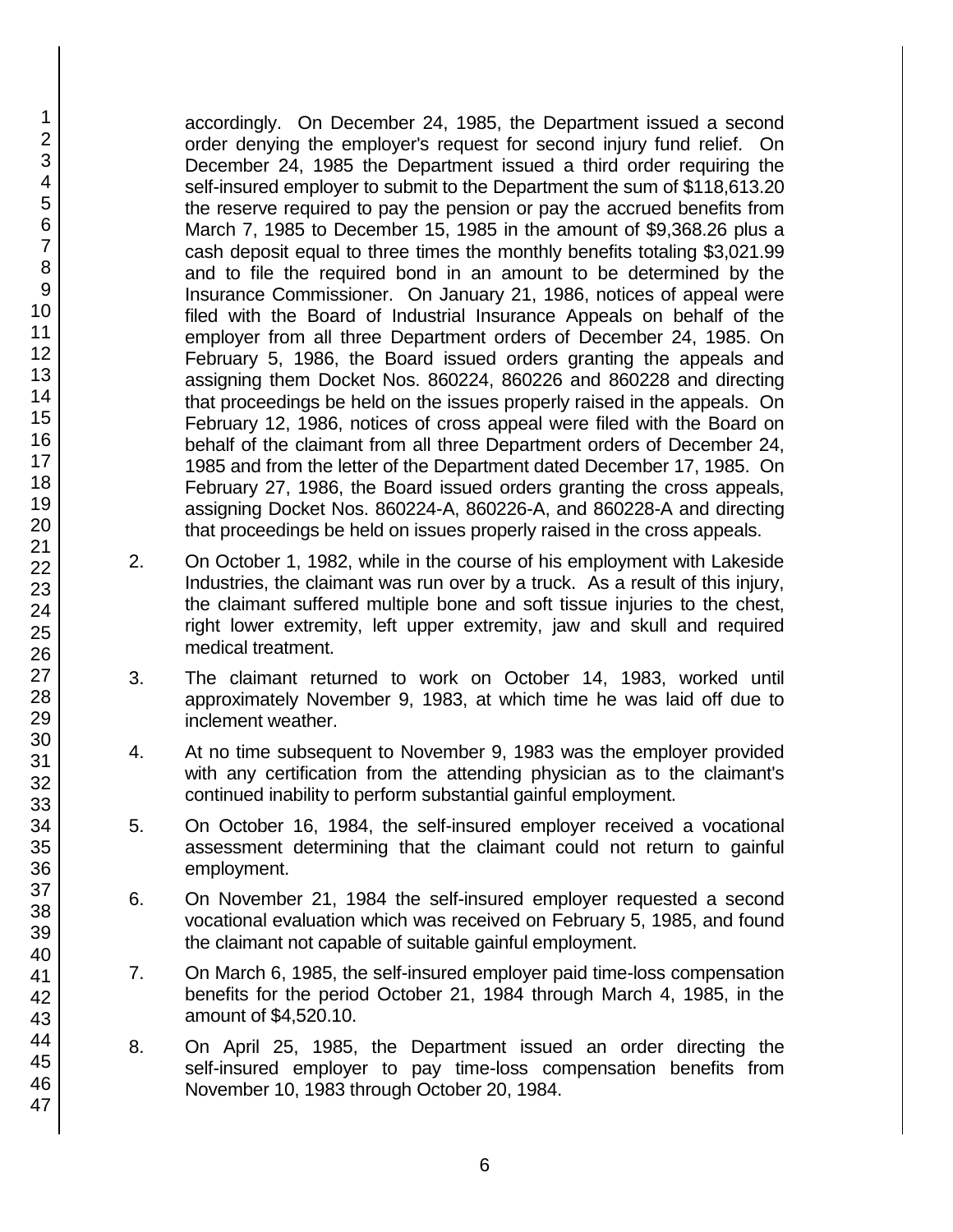9. On August 2, 1985, after exercising it legal rights to protest the April 25, 1985 order, the self-insured employer paid time-loss compensation benefits to the claimant in the amount of \$13,218.69 for the full period from November 10, 1983 to October 20, 1984.

### **CONCLUSIONS OF LAW**

- 1. The Board of Industrial Insurance Appeals has jurisdiction of the subject matter and the parties to this appeal.
- 2. The three Department orders issued on December 24, 1985, placing the claimant on the pension rolls effective March 7, 1985, denying the self-insured employer second injury fund relief, and directing the self-insured employer to submit to the Department of Labor and Industries the necessary funds pursuant to RCW 51.44.070(1) or (2) are correct and are affirmed.
- 3. The self-insured employer did not unreasonably delay or refuse to pay time-loss compensation benefits to the claimant as they became due, within the meaning of the provisions of RCW 51.48.017.
- 4. The Department letter dated December 17, 1985 which denied the claimant's request to assess a penalty against the self-insured employer pursuant to the provisions of RCW 51.48.017, is correct and should be affirmed.

It is so ORDERED.

Dated this 4<sup>th</sup> day of September, 1987.

BOARD OF INDUSTRIAL INSURANCE APPEALS

 $/$ s/ $\sim$ 

SARA T. HARMON Chairperson

/s/  $\,$ 

PHILLIP T. BORK Member

## **SPECIAL EXPLANATORY STATEMENT**

I have joined with Chairperson Harmon in signing the foregoing Decision, because I agree completely with the disposition reached on the only issue truly decided thereby, namely, that the self-insured employer not be assessed a penalty in this case under the provisions of RCW 51.48.017.

However, I am not fully in accord with Conclusion of Law No. 2 above, even though recognizing that technically it should be entered in the manner set forth, in light of the procedural status of these cross-appeals by the claimant.